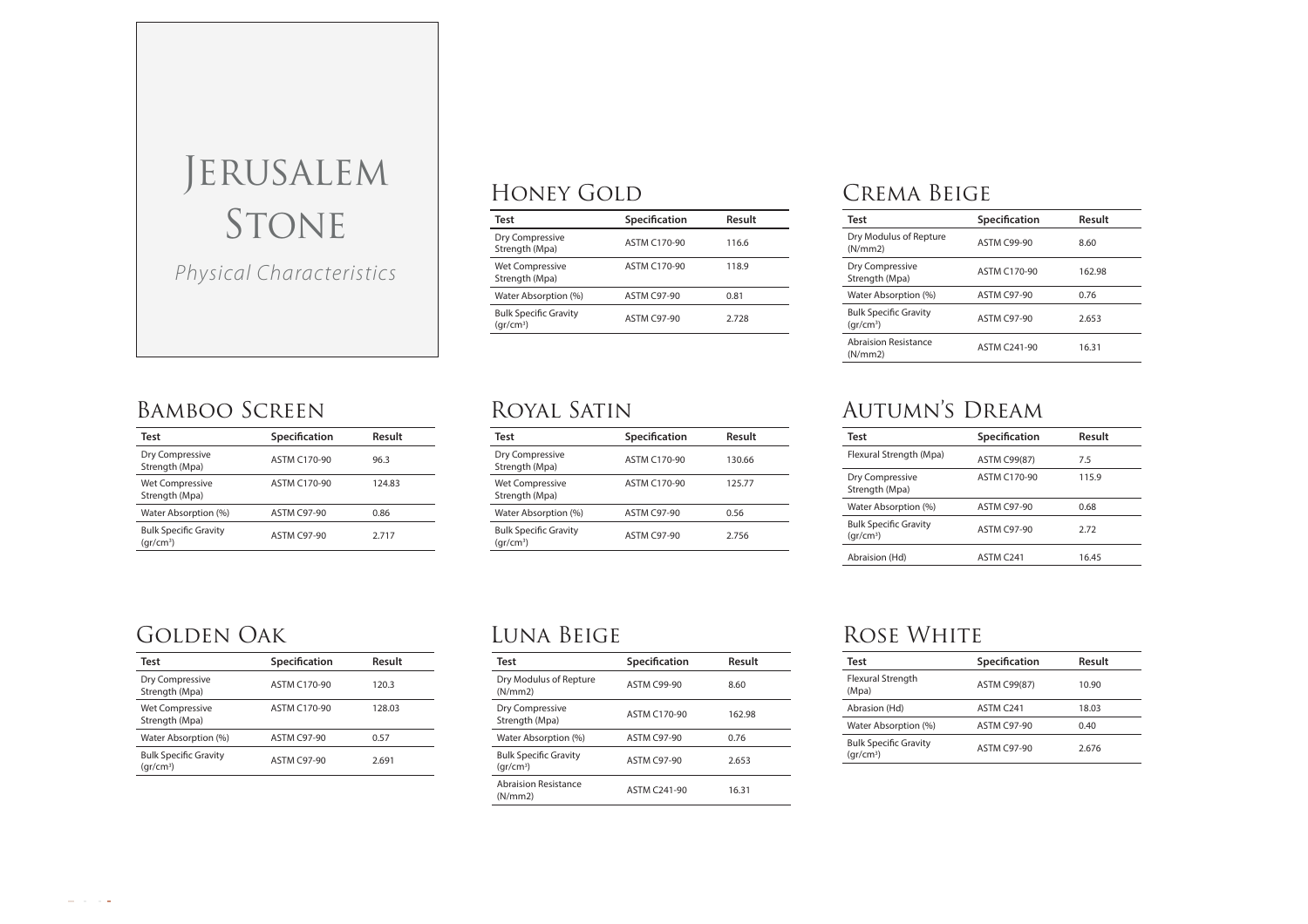#### Spring Rose

| Test                                        | Specification       | Result |
|---------------------------------------------|---------------------|--------|
| Flecural Strength<br>(Mpa)                  | <b>ASTM C99(87)</b> | 10.90  |
| Abrasion (Hd)                               | ASTM C241           | 18.03  |
| Water Absorption (%)                        | <b>ASTM C97-90</b>  | 0.40   |
| <b>Bulk Specific Gravity</b><br>$(qr/cm^3)$ | <b>ASTM C97-90</b>  | 2.676  |

#### Ancient Earth

| Test                                                  | Specification       | Result |
|-------------------------------------------------------|---------------------|--------|
| Dry Compressive<br>Strength (Mpa)                     | <b>ASTM C170-90</b> | 87.9   |
| <b>Wet Compressive</b><br>Strength (Mpa)              | <b>ASTM C170-90</b> | 90.93  |
| Water Absorption (%)                                  | <b>ASTM C97-90</b>  | 1.06   |
| <b>Bulk Specific Gravity</b><br>(ar/cm <sup>3</sup> ) | <b>ASTM C97-90</b>  | 2.670  |

## Golden Shell

| Test                                                  | Specification       | Result |
|-------------------------------------------------------|---------------------|--------|
| Dry Compressive<br>Strength (Mpa)                     | <b>ASTM C170-90</b> | 100.56 |
| <b>Wet Compressive</b><br>Strength (Mpa)              | <b>ASTM C170-90</b> | 89.67  |
| Water Absorption (%)                                  | <b>ASTM C97-90</b>  | 1.06   |
| <b>Bulk Specific Gravity</b><br>(qr/cm <sup>3</sup> ) | <b>ASTM C97-90</b>  | 2783   |

## Gold Veil

| Test                                                  | Specification      | Result |
|-------------------------------------------------------|--------------------|--------|
| Dry Compressive<br>Strength (Mpa)                     | ASTM C170-90       | 99.40  |
| <b>Wet Compressive</b><br>Strength (Mpa)              | ASTM C170-90       | 99.87  |
| Water Absorption (%)                                  | <b>ASTM C97-90</b> | 0.49   |
| <b>Bulk Specific Gravity</b><br>(ar/cm <sup>3</sup> ) | <b>ASTM C97-90</b> | 2.808  |

## Lotus White

| Test                                                  | Specification       | Result |
|-------------------------------------------------------|---------------------|--------|
| Dry Moulus of Rupture<br>(N/mm 2)                     | <b>ASTM C99-90</b>  | 8.60   |
| Dry Compressive<br>Strength (Mpa)                     | <b>ASTM C170-90</b> | 162.98 |
| Water Absorption (%)                                  | <b>ASTM C97-90</b>  | 0.76   |
| <b>Bulk Specific Gravity</b><br>(qr/cm <sup>3</sup> ) | <b>ASTM C97-90</b>  | 2.653  |
| Abraision Resistance (N/<br>mm2)                      | <b>ASTM C241-90</b> | 16.31  |

#### New Greige

| <b>Test</b>                                 | Specification       | Result |
|---------------------------------------------|---------------------|--------|
| Dry Compressive<br>Strength (Mpa)           | <b>ASTM C170-90</b> | 153.86 |
| <b>Wet Compressive</b><br>Strength (Mpa)    | <b>ASTM C170-90</b> | 127.03 |
| Water Absorption (%)                        | <b>ASTM C97-90</b>  | 0.95   |
| <b>Bulk Specific Gravity</b><br>$(qr/cm^3)$ | <b>ASTM C97-90</b>  | 2.912  |
|                                             |                     |        |

## Jasmine White

| Test                                        | Specification       | Result |
|---------------------------------------------|---------------------|--------|
| Dry Compressive<br>Strength (Mpa)           | <b>ASTM C170-90</b> | 11246  |
| <b>Wet Compressive</b><br>Strength (Mpa)    | <b>ASTM C170-90</b> | 951    |
| Water Absorption (%)                        | <b>ASTM C97-90</b>  | 1.73   |
| <b>Bulk Specific Gravity</b><br>$(qr/cm^3)$ | <b>ASTM C97-90</b>  | 2.646  |

## Ivory Lace

| Test                                                  | Specification      | Result |
|-------------------------------------------------------|--------------------|--------|
| Dry Compressive<br>Strength (Mpa)                     | ASTM C170-90       | 105.50 |
| Wet Compressive<br>Strength (Mpa)                     | ASTM C170-90       | 71 70  |
| Water Absorption (%)                                  | <b>ASTM C97-90</b> | 177    |
| <b>Bulk Specific Gravity</b><br>(qr/cm <sup>3</sup> ) | <b>ASTM C97-90</b> | 2527   |

## **BUTTER SILK**

| Test                                                  | Specification       | Result |
|-------------------------------------------------------|---------------------|--------|
| Dry Compressive<br>Strength (Mpa)                     | <b>ASTM C170-90</b> | 106.56 |
| <b>Wet Compressive</b><br>Strength (Mpa)              | ASTM C170-90        | 89.0   |
| Water Absorption (%)                                  | <b>ASTM C97-90</b>  | 0.95   |
| <b>Bulk Specific Gravity</b><br>(ar/cm <sup>3</sup> ) | <b>ASTM C97-90</b>  | 2.786  |